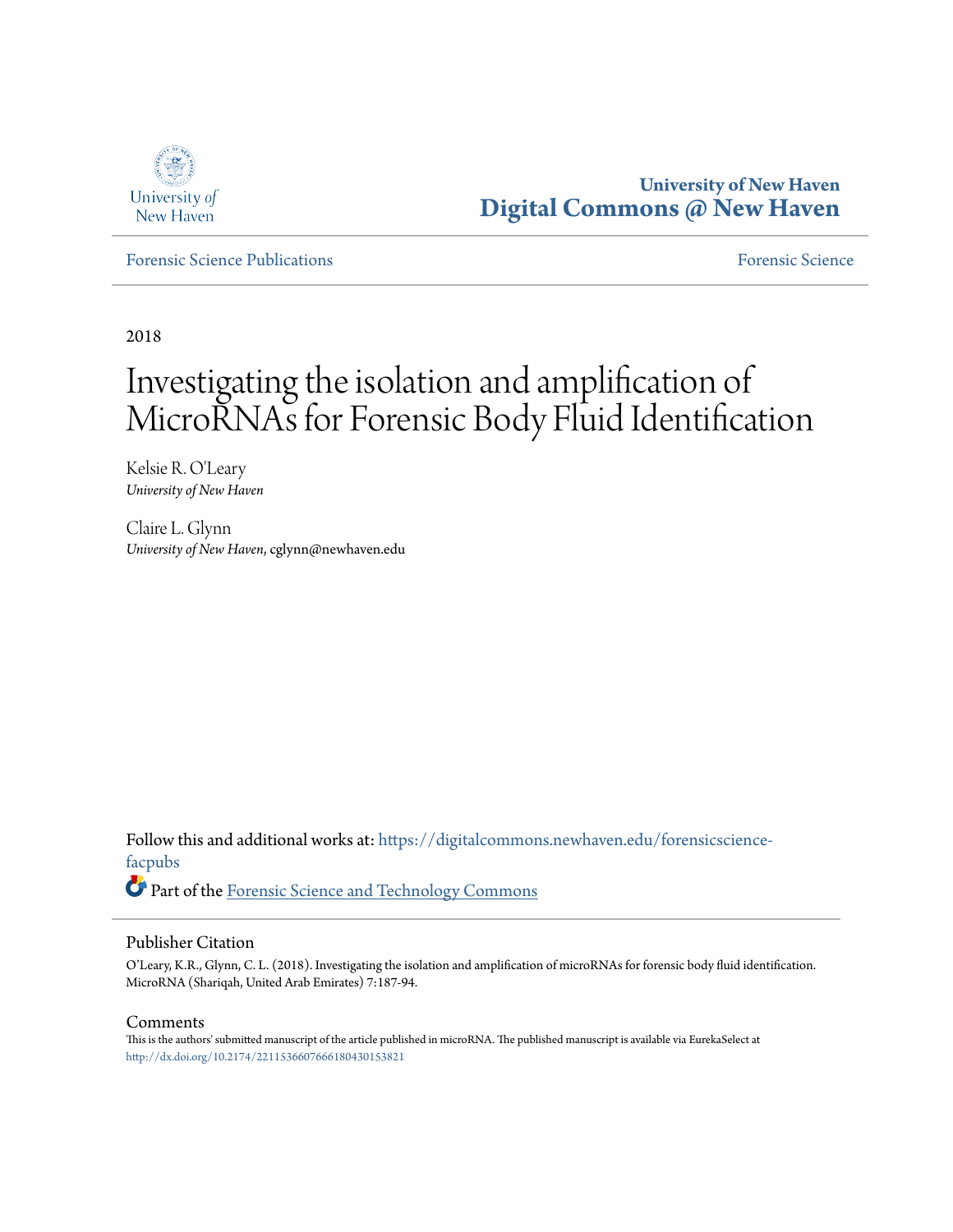## **Investigating the isolation and amplification of MicroRNAs for Forensic Body Fluid**

## **Identification**

**Kelsie R. O'Leary & Claire L. Glynn**

**University of New Haven** 

# **ABSTRACT**

**Background:** The discovery of forensic DNA typing evolved molecular biology far beyond what could have been expected in terms of its forensic application, and now there exists other developments in molecular biology which are ready for application to forensic challenges. One such challenge is the identification of the body fluid source of stains recovered from evidence items and crime scenes. Currently there are significant efforts in the research field to develop novel methods for the molecular identification of body fluids, with microRNAs (miRNAs) revealing great potential. MiRNAs have been shown to have high tissue specificity and are less susceptible to degradation as a result of their small size, which infers great advantages to their potential role for identifying forensically relevant body fluids. **Objective:** This study investigated the isolation and amplification of miRNAs from forensically relevant body fluids. **Method:** Venous blood, menstrual blood, semen, saliva, and vaginal material samples were extracted using; miRNeasy® mini kit (Qiagen), mirVana™ miRNA isolation kit (Ambion), and a modified mirVana™ method, and the quality/quantity of isolated miRNA was determined. miRNAs previously identified to show specificity for particular forensically relevant body fluids were examined. Real Time-Quantitative PCR (RT-qPCR) was performed targeting 5 miRNAs of interest, miR-451, miR-412, miR-891a, miR-205 and miR-124a. **Results:** This study identified the miRNeasy® mini kit as the optimal method of the three methods investigated for the extraction of miRNAs from body fluids and further validates a selection of miRNAs previously suggested as potential biomarkers. **Conclusion:** This research highlights the potential of miRNAs as novel markers for the identification of forensically relevant body fluids.

#### **Keywords**

Forensic Science; microRNA; DNA; extraction; body fluid identification; expression analysis.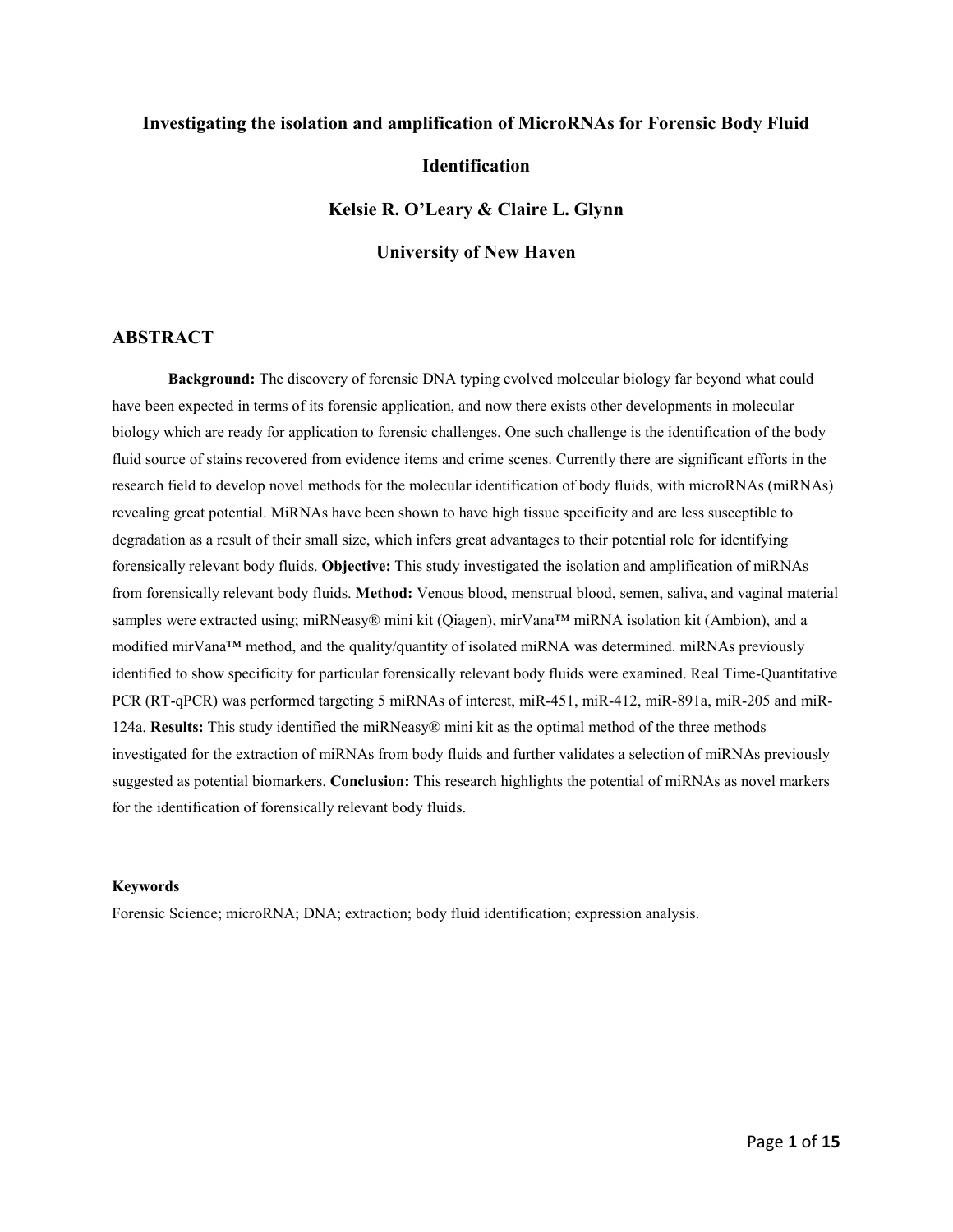#### **1. INTRODUCTION**

It is well established that in criminal investigations, body fluids are a very valuable evidence type. They serve as very informative DNA sources, however the actual nature of the fluid provides probative information, in terms of the body fluid source of the DNA [1]. Current tests available for body fluid identification, both presumptive and confirmative, utilize chemical, immunological, and enzymatic methods. These tests are rapid and have quite good sensitivity, however, many are destructive and encounter a wide number of false positives, while some have quite low specificity [2]. Some forensically relevant body fluids, such as menstrual blood and vaginal material, currently do not have any widely accepted or reliable tests for their identification. These are important evidence types, which if identified can yield great value to an investigation and subsequent testimony, particularly in alleged sexual assault cases, by providing valuable information to the sequence of events by identifying the origin of the victim's DNA. Many years ago, it was suggested that RNA could perhaps counteract many of the limitations of the standard tests. Specifically, messengerRNA (mRNA) was thought to be a suitable candidate for the identification of body fluids, as mRNA revealed that each single tissue type is comprised of cells with unique gene expression profiles [3-9]. However, it was subsequently shown that mRNA are very susceptible to degradation, therefore are not suitable for forensically relevant samples as they are frequently exposed to harsh environments [2, 5, 9-13].

In recent years however, there has been an explosion of interest in microRNAs (miRNAs). The basic structure of miRNA is a short stranded non-coding form of RNA approximately 18-22 nucleotides in length. However regardless of their smaller size when compared to mRNA, they contain a wealth of information and are remarkably robust as a result of their size [14]. The first miRNA, *lin-4* RNA*,* was discovered in 1993 by Lee *et al*. [15]. Prior to this discovery, the large amount of non-coding RNA was just considered to be 'junk genetic material' that held no significant purpose and was only a product of evolution's debris. The *lin*-4 RNA is now recognized as the founding member of this abundant class of regulatory microRNAs which has changed the common ideas of non-coding RNA and our understanding [16-17]. MiRNAs are classified as gene expression regulators, which are able to attach to the protein coding mRNA strands and inhibit the transcription of new proteins. The miRNAs rise to fame came about as biomedical researchers discovered that miRNAs were tissue specific and could provide a signature of disease, such as cancer forming in that tissue [18-21]. Their involvement, however with forensically relevant body fluids is only a very recent venture. Their reported tissue specificity sparked the idea that miRNAs could be utilized as markers for body fluids in forensic investigations, whereby specific body fluids would have specific miRNA signatures. Furthermore, the ability to co-extract both miRNA and DNA is a welcome advantage to the forensic community as it allows both body fluid identification and person identification simultaneously with little sample required [22-24]. The extensive research carried out on a global level investigating miRNAs in humans have mainly focused on clinical biological samples e.g. various tissues, cerebral spinal fluids, and cultured primary tissues, with minimal research focused on forensically relevant body fluids e.g. venous blood, menstrual blood, semen, saliva, and vaginal fluid. Previous published studies reported promising results identifying differentially expressed miRNAs for forensic body fluid identification [23, 25-32]. A number of the studies however, showed little agreement between them, with only a small number of miRNAs suggested as potential biomarkers for specific fluids overlapping between studies [23, 25-28, 30-31, 33-36].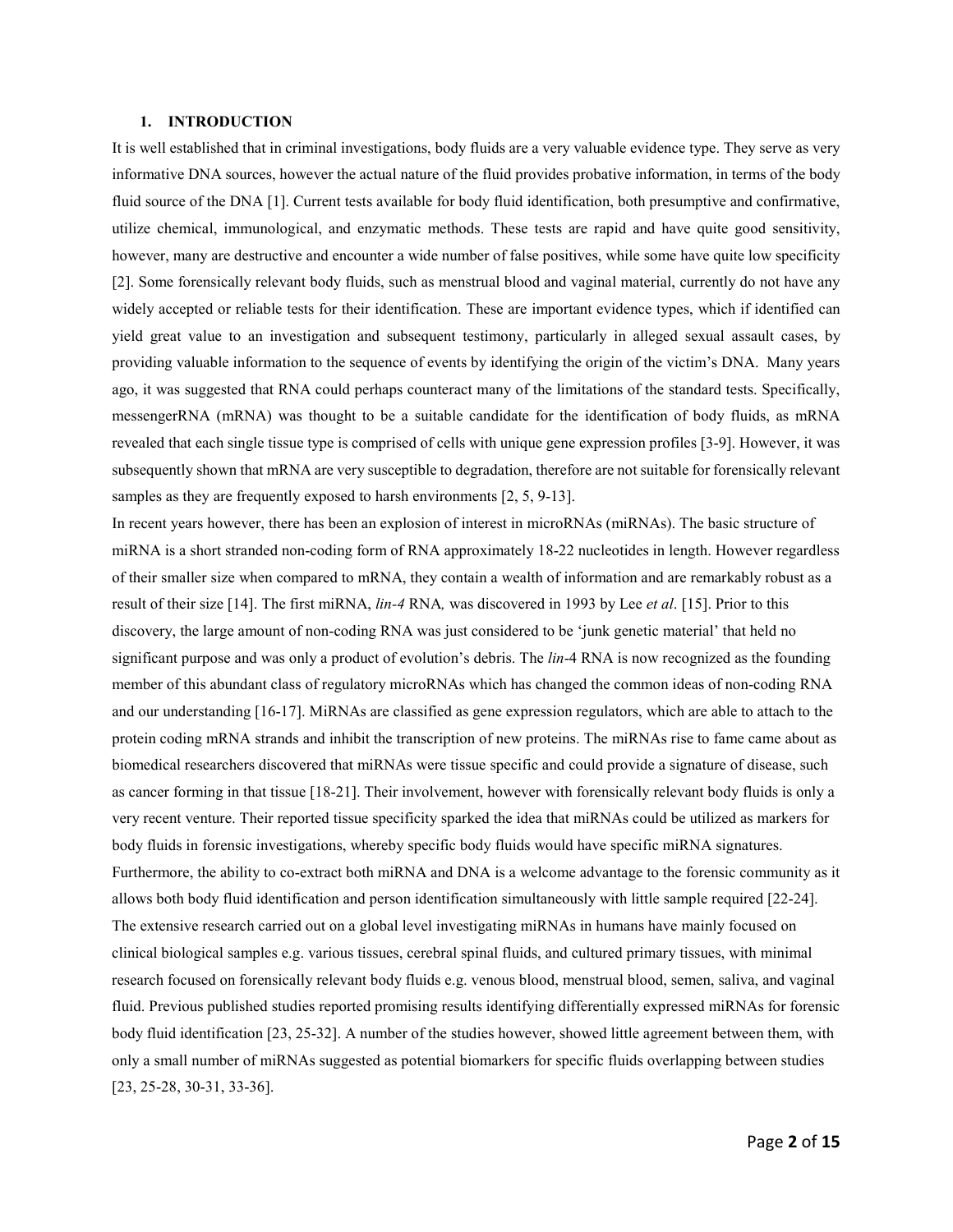The first to explore the forensic application of miRNAs was Hanson *et al*. in 2009. Hanson revealed certain miRNAs to be differentially expressed across a range of forensically relevant body fluids [26]. At first, scientists aimed to discover miRNAs that are specific to one particular body fluid, however research studies have been unsuccessful in this search thus far. While some miRNAs are particular to two or more body fluids, it has not yet been proven that any one miRNA is particular to any one body fluid. Furthermore, it is not anticipated that one single miRNA would be used to identify one body fluid. Rather, a panel of miRNAs would be used to represent individual body fluids thereby creating a signature of the particular fluid. Although they are few, the previous research studies conducted in this particular field of study has done much of the work in narrowing down the possible miRNA markers used for the identification of forensically relevant body fluids. In 2013 Wang *et al*., published a table illustrating some of the previous miRNA findings for particular body fluids in their own research and other research group's publications [29]. While these findings do point out potential miRNAs that could be used for the identification of forensically relevant body fluids, it is also important to note that new miRNAs are being discovered constantly. When Wang published this research in 2013, an array was performed that examined 754 human specific miRNAs. Currently the total count of discovered miRNAs that identify with Homo *sapiens* is ~2000 (miRBase). This helps demonstrate that though there are presently no miRNAs known to be specific for one body fluid, the possibility is still there. It could just be that the particular miRNA has not yet been discovered. Further to this, there are numerous DNA isolation kits which are commercially available and have been adapted to be used specifically with forensic samples. To date however, there are no miRNA isolation kits available which have been designed for forensic purposes. As a result, the studies reported previously, have utilized a variety of different methods to extract the miRNA content of the samples examined, and therefore an assessment of an assessment of these methods for miRNA extraction from forensically relevant body fluids is warranted.

This first aim of this research was to investigate two commercial miRNA extraction methods for use with forensically relevant body fluids, as it is crucial this is examined with human body fluids such as venous blood, menstrual blood, semen, saliva, and vaginal material. The second aim of this research was to investigate miRNAs previously reported in the literature for their suitability as novel biomarkers for forensically relevant body fluids.

#### **2. MATERIALS AND METHODS**

#### *2.1 Sample Collection*

Following Institutional Review Board (IRB) approval at the University of New Haven, the following body fluids were collected from volunteers with written informed consent; venous blood  $(n = 10)$ , menstrual blood  $(n = 10)$ , semen ( $n = 10$ ), saliva ( $n = 10$ ), and vaginal material ( $n = 10$ ). The volunteers consisted of healthy male and female participants, ranging in age from 18-45. Venous blood was collected using venipuncture and standard blood collection procedure into EDTA vials. Semen and saliva were collected into sterile 50mL concial tubes. Menstrual blood and vaginal secretions were collected onto sterile cotton tipped swabs. All samples were anonymized upon collection and destroyed after use. All samples were immediately stored at 4°C and extracted within 24 hours.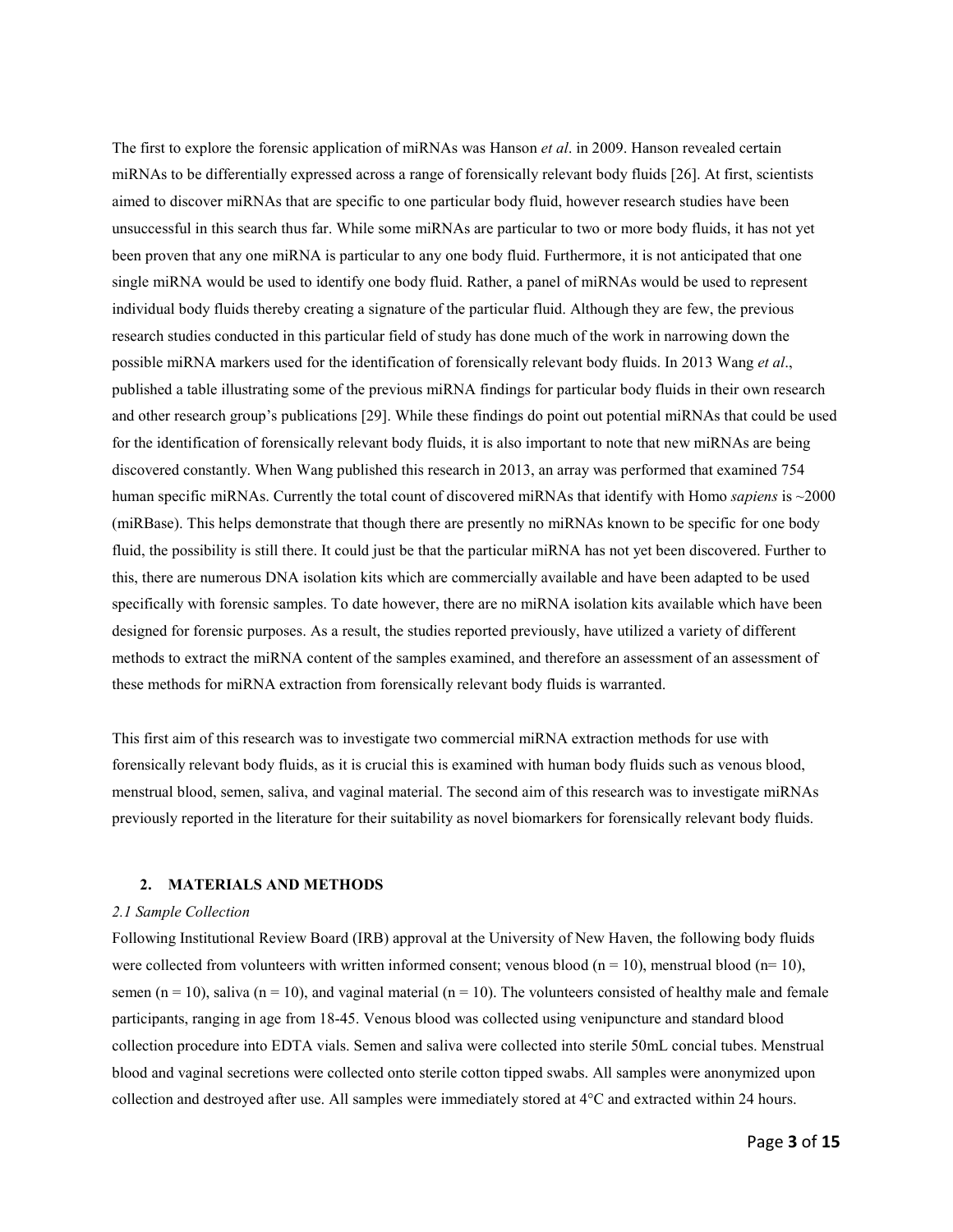## *2.2 microRNA Extraction*

Three methods of microRNA extraction were examined in this study, namely; the miRNeasy® mini kit (Cat no: 217004, Qiagen, Düsseldorf, Germany), the miRVana™ miRNA isolation kit (Cat no: AM1560, Ambion®, Austin, TX, USA), and an in-house modified version of the miRVana™ isolation kit. The manufacturer's protocols for the kits were followed with the exception of the modified miRVana™ method. With this method, the kit lysis solution and homogenate solution were replaced with the use of TRIzol™ and chloroform in order to achieve greater phase separation. Following this step, the manufacturer's instructions were followed. All extracts were eluted in 50 μL of nuclease free water and stored at -36°C until required.

#### *2.3 RNA Quantitation*

After miRNA had been extracted from the body fluid samples, quantification of the extracts were performed using an EON Microplate Spectrophotometer (BioTek®). For miRNA expression analysis it is vital to verify that pure and undamaged RNA has been extracted from the body fluid samples. The spectrophotometer provides an accurate measurement of concentrations  $(A_{260})$  and protein contamination (ratio  $A_{260/280}$ ). Within the eluate, pure RNA will usually have  $A_{260/280}$  ratios between 1.8 and 2.2. The volume of miRNA solution required to yield 1 µg of RNA was then calculated.

#### *2.4 cDNA Synthesis*

All experimentation was carried out in a vented hood which was cleaned with 70% Industrial Denatured Alcohol and had undergone UV cleaning for 15 minutes before use. Reverse Transcription (RT) was performed to reverse transcribe miRNA into complementary DNA (cDNA) by using miRNA, the TaqMan® MicroRNA Reverse Transcription Kit (Applied Biosystems) as per the manufacturer's protocol, and target-specific stem-loop primers (applied Biosystems). 10 ng of RNA was added to the reaction mix containing RT primers, MultiScribe™ reverse transcriptase, dNTPs, RNase inhibitor and reverse transcription buffer, with a final reaction volume of 15 μL. miR-16 was used as an endogenous control for all five body fluids types. miR-451 and miR-412 were used as targets for venous blood and menstrual blood, while miR-205, miR-124a, and miR-891a were used as targets for semen, vaginal secretions, and saliva. The RT reaction was performed using a GeneAMP® PCR System 9700 Thermal Cycler (Applied Biosystems) with the following cycling conditions: 16 °C for 30 min, 42 °C for 30 min, 85 °C for 5 min, and then remains constant at 4°C. An RT blank control was prepared within each group of reactions, this blank consisted of the RT master mix with molecular biology grade water, not containing any RNA within the sample. After all RT reactions had completed, all samples were centrifuged before being transferred to a new sterile centrifuge tube and stored at -20 °C.

### *2.5 RT-qPCR*

RT-qPCR reactions were performed using target-specific TaqMan® Assays (Applied Biosystems, Foster City, CA, USA) and the TaqMan® Universal PCR Master Mix II, No AmpErase® UNG (Cat no: 4440040, Applied Biosystems, Foster City, CA, USA) as per the manufacturer's protocol. Each 20 μL reaction volume contained 0.7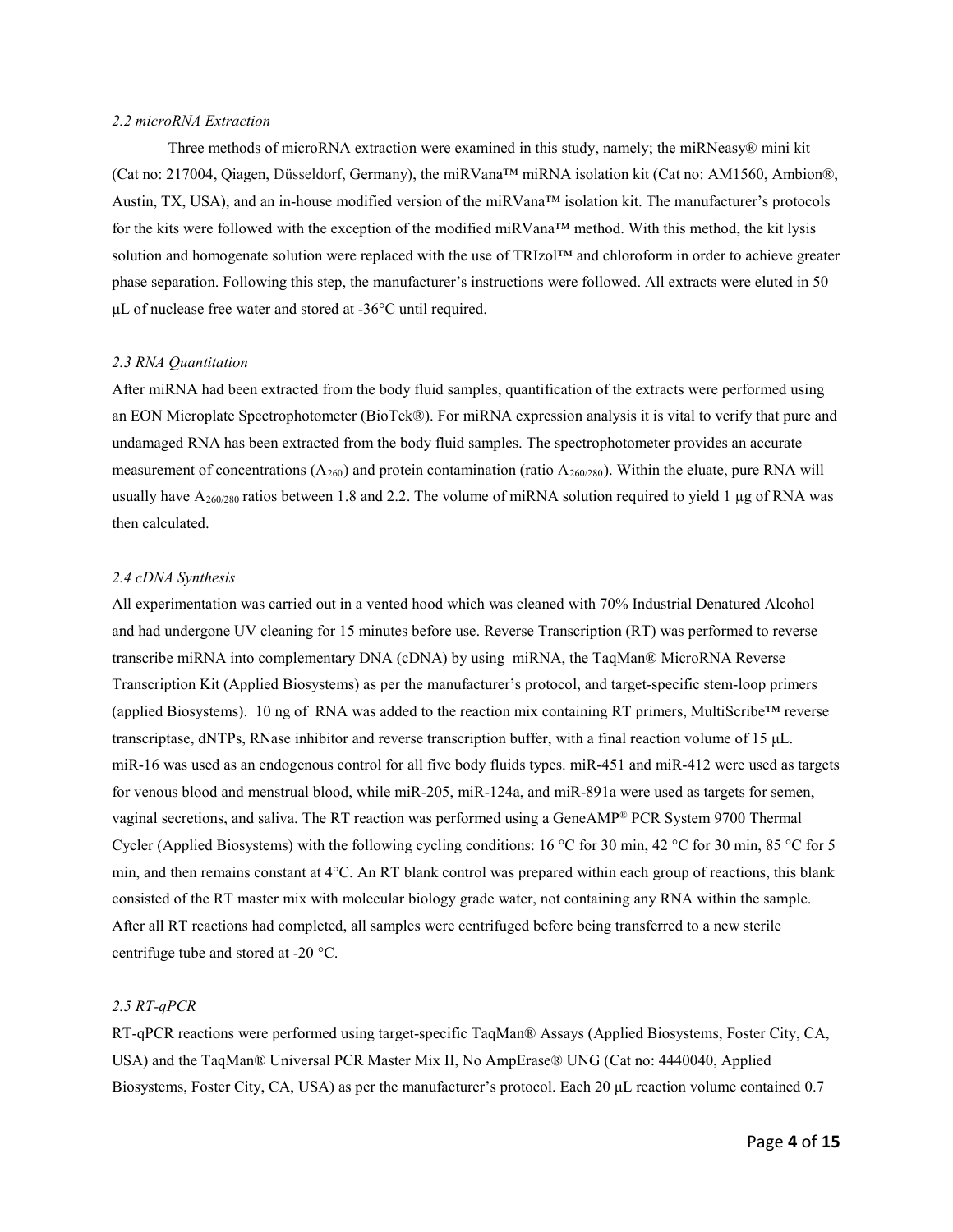μL of the appropriate RT reaction product, 1X TaqMan® Universal PCR Master Mix and 1X specific TaqMan® Assay. PCR reactions were performed using a 7500 Real-Time PCR System (Applied Biosystems) with the following cycling conditions:  $50^{\circ}$ C for 2 min,  $95^{\circ}$ C for 10 min, and 40 cycles of 95 °C for 15 s and 60 °C for 1 min. A no target control (NTC) and reverse transcription blank (RT) was included with each batch of reactions. RT-qPCR reactions were performed in triplicate, and an Inter Assay Control was included on every plate. Data collection was performed during the 60 °C step by the SDS software version 1.2 (Life Technologies).

#### *2.6 Data Analysis*

The miRNA targets of interest were expressed relative to miR-16. An average  $C_T$  value was obtained from the triplicate of each sample. The average  $C_T$  for the endogenous control was subtracted from the target miRNA of interest, and this value was considered the  $\Delta C_T$  value;  $(\Delta C_T = C_T$  (Target miRNA) –  $C_T$  (Endogenous Control)). A reference sample was then chosen, which is the sample with the lowest expression and highest  $\Delta C_T$  value. The reference sample was then subtracted from all the  $\Delta C_T$  values, and this value was termed  $\Delta \Delta C_T$ ; ( $\Delta \Delta C_T = \Delta C_T$  (sample 1) –  $\Delta C_T$ (Reference Sample)). The  $\Delta \Delta C_T$  values were converted to a linear form using the formula; RQ= 2 - $\Delta \Delta C_T$ . The Relative Quantification (RQ) is the fold change compared to the calibrator. All results were log transformed for analysis in order to stabilize the within-group variances and to create a normal distribution for parametric analysis. Statistical analysis was carried out using the statistical software package Minitab 17.0 (Minitab Ltd.). Two sample T-tests and one-way ANOVA were used to determine association and comparison between different groups and to determine possible significance. Results with a p-value less than 0.05 were considered to be statistically significant.

#### **3. RESULTS**

#### *3.1 Optimal Extraction Method*

The first aim of this research was to investigate three methods of miRNA isolation, using two commercial kits, for use with forensically relevant body fluids. The quantitative results for each of the five body fluid extracts using each of the three extraction methods revealed the miRNeasy® mini kit to produce consistently high yields of extracted miRNA (Table 1).

|                  | miRNeasy®         | miRVana™         | Modified miRVana <sup>™</sup> |
|------------------|-------------------|------------------|-------------------------------|
| Venous Blood     | $29.3 \pm 6.4$    | $4.5 \pm 1.5$    | $14.8 \pm 18.2$               |
| Menstrual Blood  | $232.2 \pm 188.6$ | $56.4 \pm 53.4$  | $53.6 \pm 61.5$               |
| Semen            | $83.8 \pm 101.5$  | $13.6 \pm 10.3$  | $16.8 \pm 9.8$                |
| Saliva           | $65.7 \pm 50.3$   | $5.9 \pm 4.7$    | $67.5 \pm 47.3$               |
| Vaginal Material | $331.6 \pm 226$   | $111.9 \pm 68.5$ | $110.3 \pm 58.8$              |

Table **1**. Extracted mean yields (ng/μL) and standard deviations of each body fluid with each extraction method.

The yields obtained from venous blood using the miRVana™ miRNA isolation kit were consistent throughout all 10 samples (mean 4.5 ng/μL,  $\pm$  1.5), however were much lower than those collected using the miRNeasy® mini kit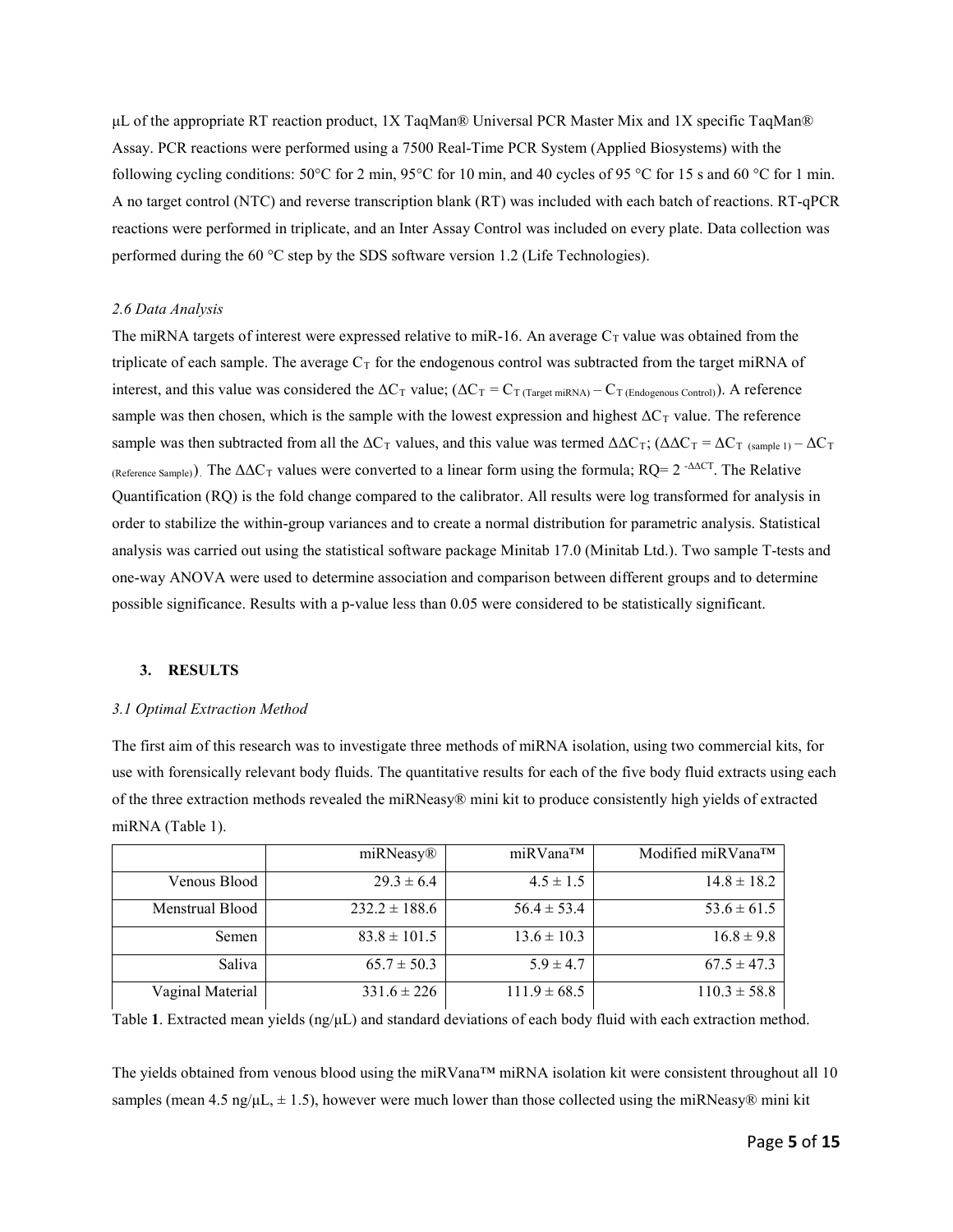(mean 29.3 ng/  $\mu L$ ,  $\pm$  6.4). The Modified miRVana<sup>™</sup> method produced higher yields than the straightforward miRVana<sup>TM</sup> kit (mean 14.8 ng/  $\mu L$ ,  $\pm$  18.2) however, two of the ten samples, produced much higher yields and therefore skews the standard deviation. The quantitative results of the menstrual blood, semen, saliva, and vaginal material extracts using each of the three extraction methods revealed the miRNeasy® mini kit to again produce consistently higher yields of extracted miRNA when compared to the other two methods. It should be noted the yields obtained using the miRNeasy® mini kit varied widely within the samples and across the body fluids, however, they were consistently higher than that of the other two extraction methods. The miRNeasy® mini kit was demonstrated to have the highest average yield within all the tested body fluids, with the exception of saliva which had a slightly higher average yield with the modified miRVana™ method.

## *3.2 RT-qPCR Validation of miRNA Targets*

RT-qPCR was performed targeting a specific miRNA in each body fluid. The expression of miR-451 was examined in venous blood samples and menstrual blood samples. A two sample T-test found miR-451 expression to be significantly dysregulated in the venous blood samples  $(1.1442\pm0.0644, \log_{10} RQ)$  when compared to the menstrual blood samples  $(2.06 \pm 1.22, \log_{10} RQ, p \le 0.001,$  Figure 1).

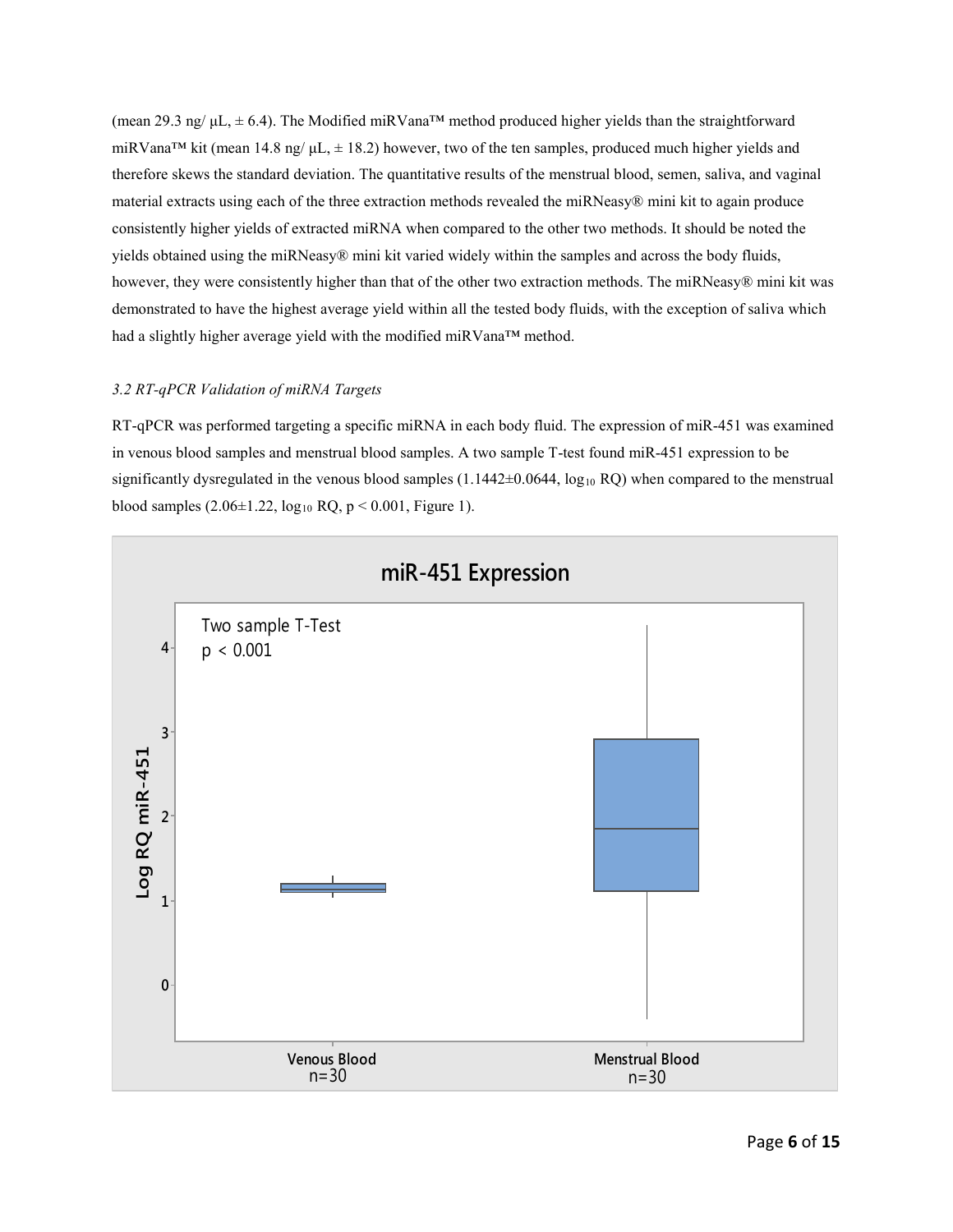Figure 1. miR-451 expression between venous blood and menstrual blood.

It can also be observed that miR-451 was very stably expressed as it has a condensed narrow range. These results highlight the potential of miR-451 as a biomarker for venous blood.

The expression of miR-412 was examined in menstrual blood samples and venous blood samples. A two sample Ttest found miR-412 expression to be significantly down regulated in menstrual blood samples  $(0.473\pm0.312, \log_{10}$ RQ) when compared to the venous blood samples  $(1.088\pm0.600, \log_{10} RQ, p < 0.001,$  Figure 2).



Figure 2. miR-412 expression between menstrual blood and venous blood.

It can also be seen that miR-412 was stably expressed as it has a narrow range in the menstrual blood samples. These results highlight the potential of miR-412 as a biomarker for menstrual blood.

The expression of miR-891a was examined in semen samples, vaginal material samples, and saliva samples. miR-891a expression was found to be significantly upregulated in the semen samples  $(2.9341\pm1.0241, \log_{10} RQ)$  when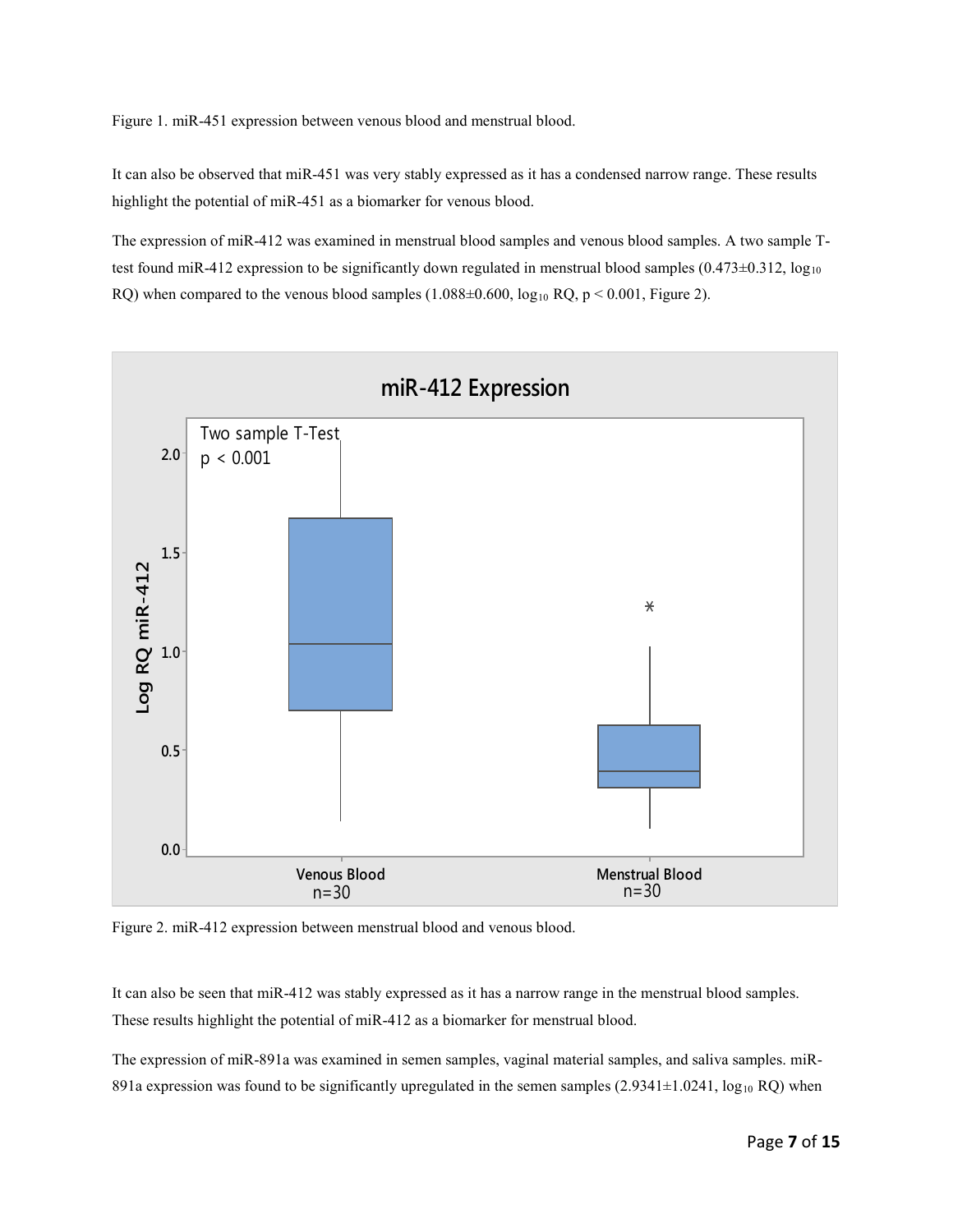

compared to the vaginal material  $(0.8948\pm0.6911, \log_{10} RQ)$  and saliva samples  $(0.6686\pm0.4700, \log_{10} RQ)$ ANOVA  $p < 0.001$ , Figure 3).

Figure 3. miR-891a expression across semen, vaginal material, and saliva samples.

An analysis of variance (ANOVA) was performed, providing a p value of less than 0.001 across the three body fluids. This significance remained true when observing the body fluids individually, with semen compared to saliva and semen compared to vaginal secretions. These results highlight the potential of miR-891a as a biomarker for semen.

The expression of miR-205 was examined in saliva samples, semen samples, and vaginal secretion samples. miR-205 expression was found to be significantly dysregulated across all three body fluid samples; saliva  $(0.9761\pm0.5637, \log_{10} RQ)$ , semen  $(2.3117\pm1.1398, \log_{10} RQ)$ , and vaginal material  $(1.0231\pm0.8107, \log_{10} RQ)$ ANOVA  $p < 0.001$ , Figure 4).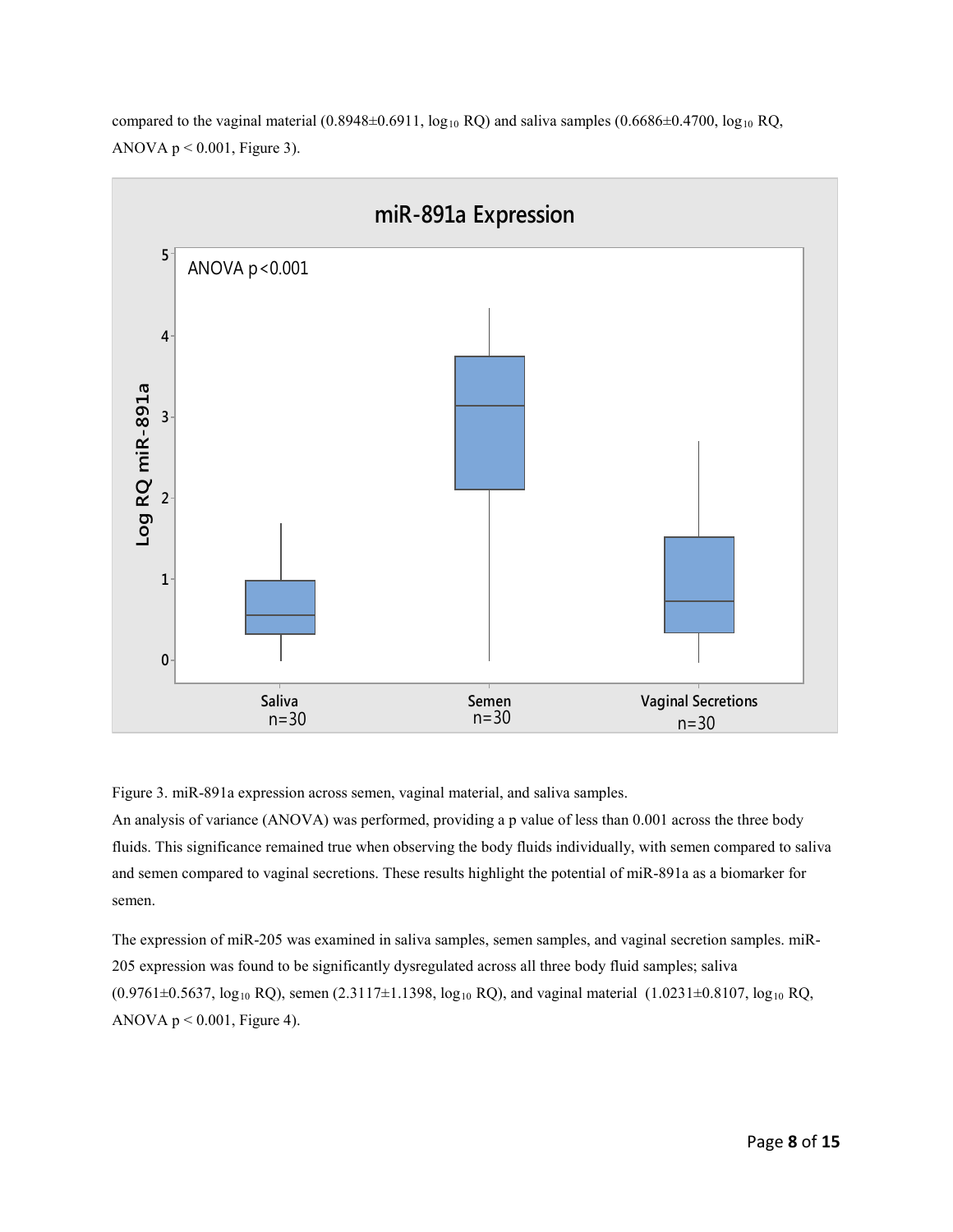

Figure 4. miR-205 expression across saliva, semen, and vaginal material samples.

An ANOVA test was performed, providing a p value of less than 0.001. When saliva samples were compared with semen samples, significance was observed with a p value of less than 0.001. However when comparing saliva samples to vaginal secretion samples, there was no significance

observed. These results highlight the potential of miR-205 to differentiate between saliva and semen, but not vaginal secretions.

The expression of miR-124a was examined in vaginal secretion samples, semen samples, and saliva samples. miR-124a expression was found to be significantly dysregulated across all three body fluid samples; saliva (1.423±0.753, log<sub>10</sub> RQ), semen (0.172 $\pm$ 2.664, log<sub>10</sub> RQ), and vaginal material (0.454 $\pm$ 0.572, log<sub>10</sub> RQ, ANOVA p < 0.05, Figure 5).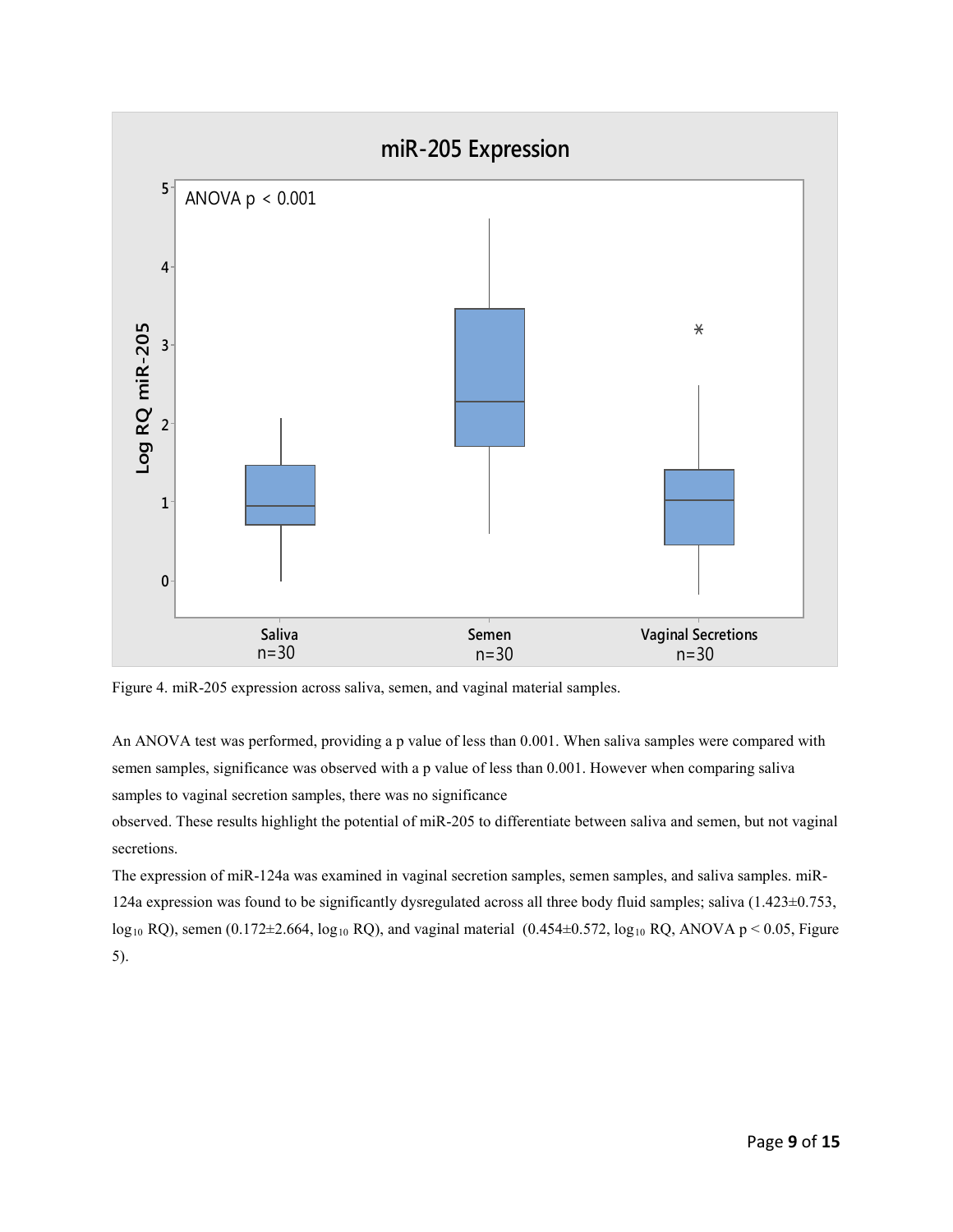

Figure 5. miR-124a expression across vaginal material, semen, and saliva samples.

An ANOVA test was performed across all three body fluids, providing a p value of less than 0.05. When vaginal material samples were compared with saliva samples, significance was observed with a p value of less than 0.001. When comparing vaginal material samples to semen samples, there was no significance observed. These results highlight the potential of miR-124a to differentiate between vaginal secretions and saliva, but not semen samples.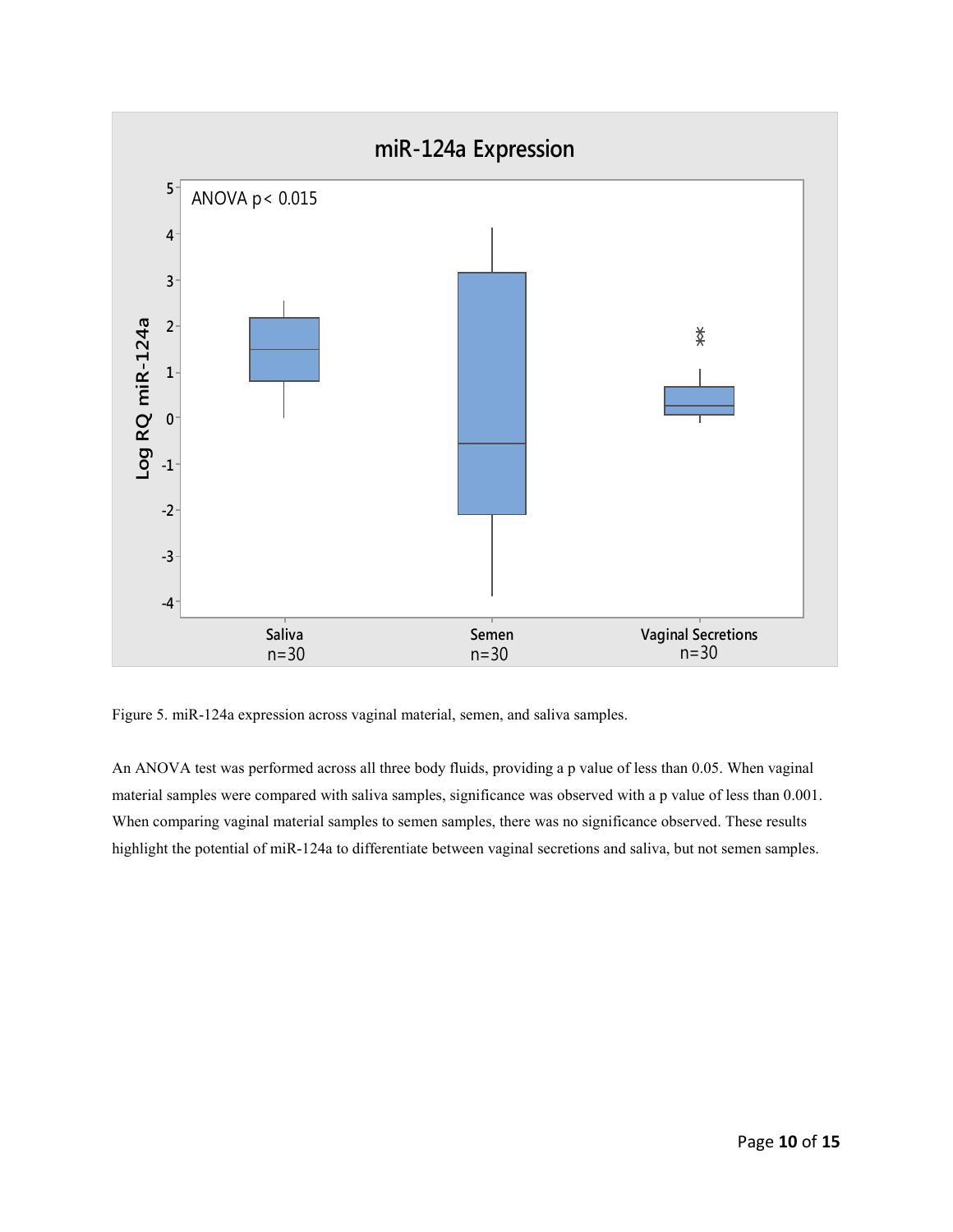#### **4. DISCUSSION**

The aim of this research was to first identify the optimal method of miRNA extraction from forensically relevant body fluids using the methods investigated, and second to validate previously reported miRNAs in those body fluids. While there are several commercial miRNA extraction kits available (RNeasy® Micro kit (Qiagen), miRNeasy® Mini kit (Qiagen), mirVana™ miRNA isolation kit (Applied Biosystems) and RNAqueous®-Micro kit (Ambion)), all of these kits are designed to be used with clinical samples, such as tissues and cultured/primary cells. Therefore, it was crucial that some kits were compared for use with forensically relevant body fluids. In this study, miRNA was isolated from venous blood, menstrual blood, semen, saliva, and vaginal material, using three different extraction methods, namely; miRNeasy® mini kit (Qiagen), the miRVana™ isolation kit (Ambion), and an in-house modified version of the miRVana™ isolation kit.

The miRNeasy® mini kit (Qiagen) combines phenol/guanidine-based lysis of samples and a silica membrane column based purification. The mirVana™ miRNA Isolation Kit (Ambion®) employs organic extraction followed by purification on two sequential glass fiber filters (GFF) under specialized binding and wash conditions. Unlike other methods, the mirVana™ kit utilizes two sequential GFFs, as it has been suggested that the small RNAs are essentially lost in the first filtration through the column and therefore a second filtration is required to capture the miRNAs. For the modified miRVana™ method, the kit lysis solution and homogenate solution were replaced with TRIzol™ and choroform in order to achieve greater phase separation. The miRNeasy® mini kit was shown to provide consistently higher yields in the samples of each body fluid, with slight variation seen within a body fluid. Venous blood yielded the lowest quantities of extracted miRNA suggesting the need to develop a specialized method for extraction from whole blood. Menstrual blood and vaginal material revealed the highest yields, however it should be noted that the method of quantitation is not human specific and therefore it could be suggested that the high yield could be as a result of bacterial contamination. Human specific quantitation would be the authors preferred method for quantitation however was not available to the authors. Spectrophotometric methods of quantitation using instruments such as the BioTech spectrophotometer or the Nanodrop spectrophotometer have been widely used to measure nucleic acids for a less specific yet reliable method. The average quantities obtained for each body fluid were examined, and although there was slight variation depending on the fluid type, it was concluded that the miRNeasy® mini kit was the optimal method of three tested for the extraction of miRNA, because of its higher quantitative yields with each body fluid. The ability to obtain a sufficient quantity and quality of miRNA from a sample is a crucial step in the identification of forensically relevant body fluids using miRNA.

Three accepted methods for analysis of miRNA expression include; Northern Blotting, Microarrays, and Real-Time Quantitative PCR. In 2010 Zubakov *et al*. published a study which incorporated all three of these technique [27]. As miRNA research has progressed, the Real-Time Quantitative PCR technique has become the gold standard, due to its ease of use and the robustness of the technique, and therefore was the method of choice for this study. A normalization strategy was implemented using a housekeeping gene to calculate the Relative Quantification (RQ) of the sample [37-38]. MiR-16 was used as the housekeeping gene in this study as it had been previously reported to exhibit little variability across a number of body fluids, tissues, and cell lines [39-42] . Since the time of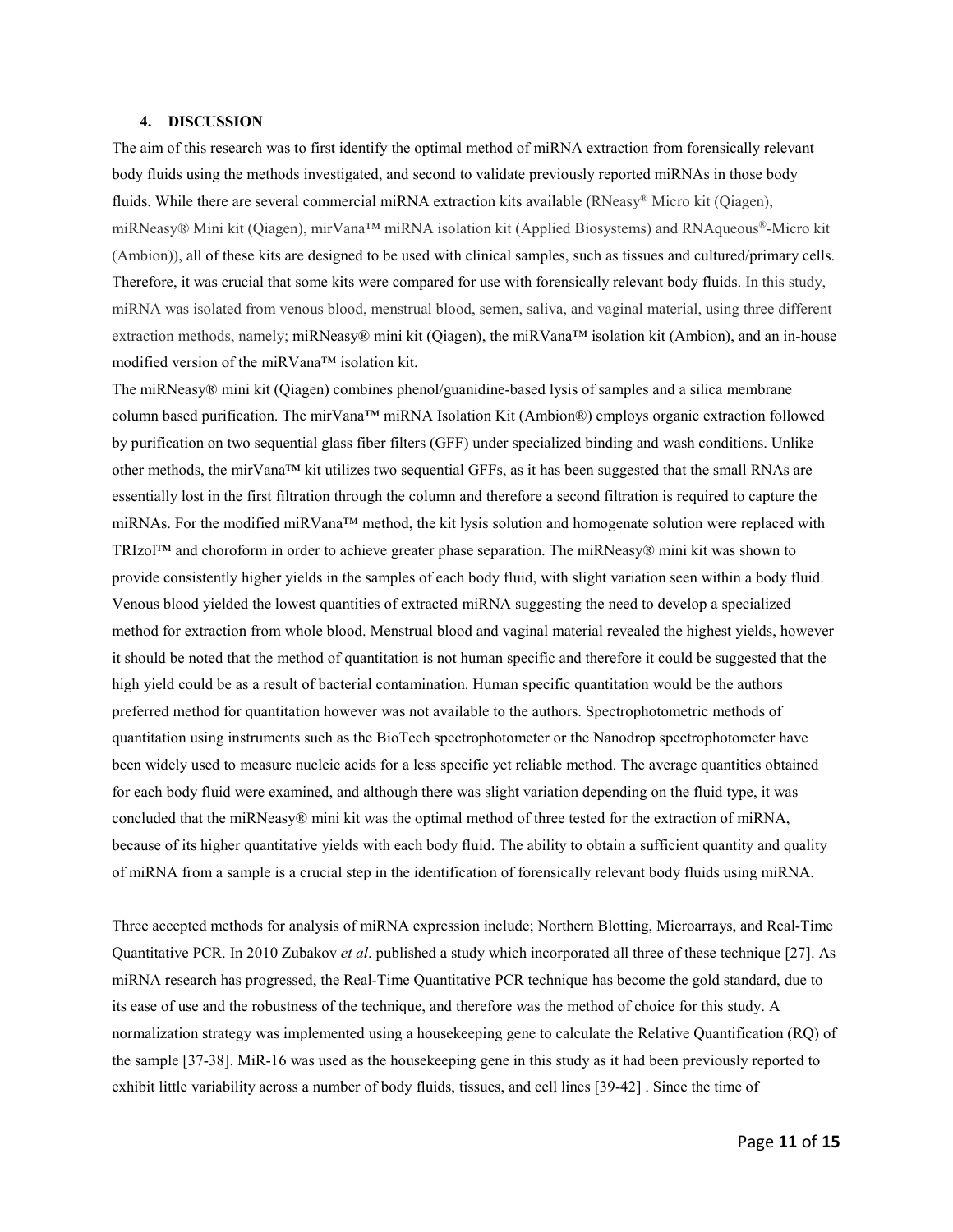experimentation however, other housekeeping genes have been suggested for forensically relevant body fluids which should be considered in the future [43]. RT-qPCR validation was performed using five miRNAs, namely; miR-451, miR-891a, miR-205, miR-124a, and miR-412, and their differential expression patterns were analyzed in various body fluids where the ability to differentiate between them is of particular importance e.g. venous blood versus menstrual blood. The miRNAs investigated in this study were previously suggested in the literature to show potential as biomarkers for particular body fluids. MiR-451, which was suggested for venous blood [25-26, 28, 44- 45], showed significant downregulation in the venous blood samples when compared to menstrual blood, highlighting its potential as a biomarker for venous blood. It was also observed that miR-451 was very stably expressed across the venous blood samples analyzed further highlighting its potential as a biomarker for venous blood. MiR-412, which was suggested for menstrual blood [26, 46], showed significant downregulation in the menstrual blood samples when compared to venous blood, highlighting its potential as a biomarker for menstrual blood. It should also be noted that miR-412 expression was more stably expressed across the menstrual blood samples when compared to the venous blood samples. MiR-891a, which was suggested for semen [19, 27, 29], showed significant upregulation in the semen samples when compared across the saliva and vaginal material samples. It should also be noted that this significant upregulation was maintained when the semen samples were compared individually to the saliva samples, and then compared to the vaginal material samples. This further highlights miR-891a's potential as a biomarker for semen. MiR-205, which was suggested for saliva [25-26], showed significant dysregulation when compared across the three sample types; saliva, semen, and vaginal material. However, when compared individually, miR-205 was significantly downregulated when compared to the semen samples, but this significance was lost when compared to the vaginal material samples. This highlights the potential of miR-205 to differentiate between saliva and semen, but not saliva and vaginal material. MiR-124a, which was suggested for vaginal secretions [26, 29], showed significant dysregulation when compared across the three sample types; saliva, semen, and vaginal material. However, when compared individually, miR-124a was significantly downregulated in vaginal material when compared to saliva, but this significance was lost when compared to the semen samples. This highlights the potential of miR-124a to differentiate between vaginal material and saliva, but not vaginal material and semen. This study has revealed three miRNAs to show potential as novel biomarkers for particular body fluids, while two miRNAs have been shown to be able to differentiate between two body fluids.

### **CONCLUSION**

This study has identified the optimal method, from the three methods investigated, for extraction of miRNAs from body fluids, and further validates a selection of miRNAs previously suggested as potential biomarkers. This research highlights the potential of miRNAs as novel molecular markers for the confirmatory identification of forensically relevant body fluids.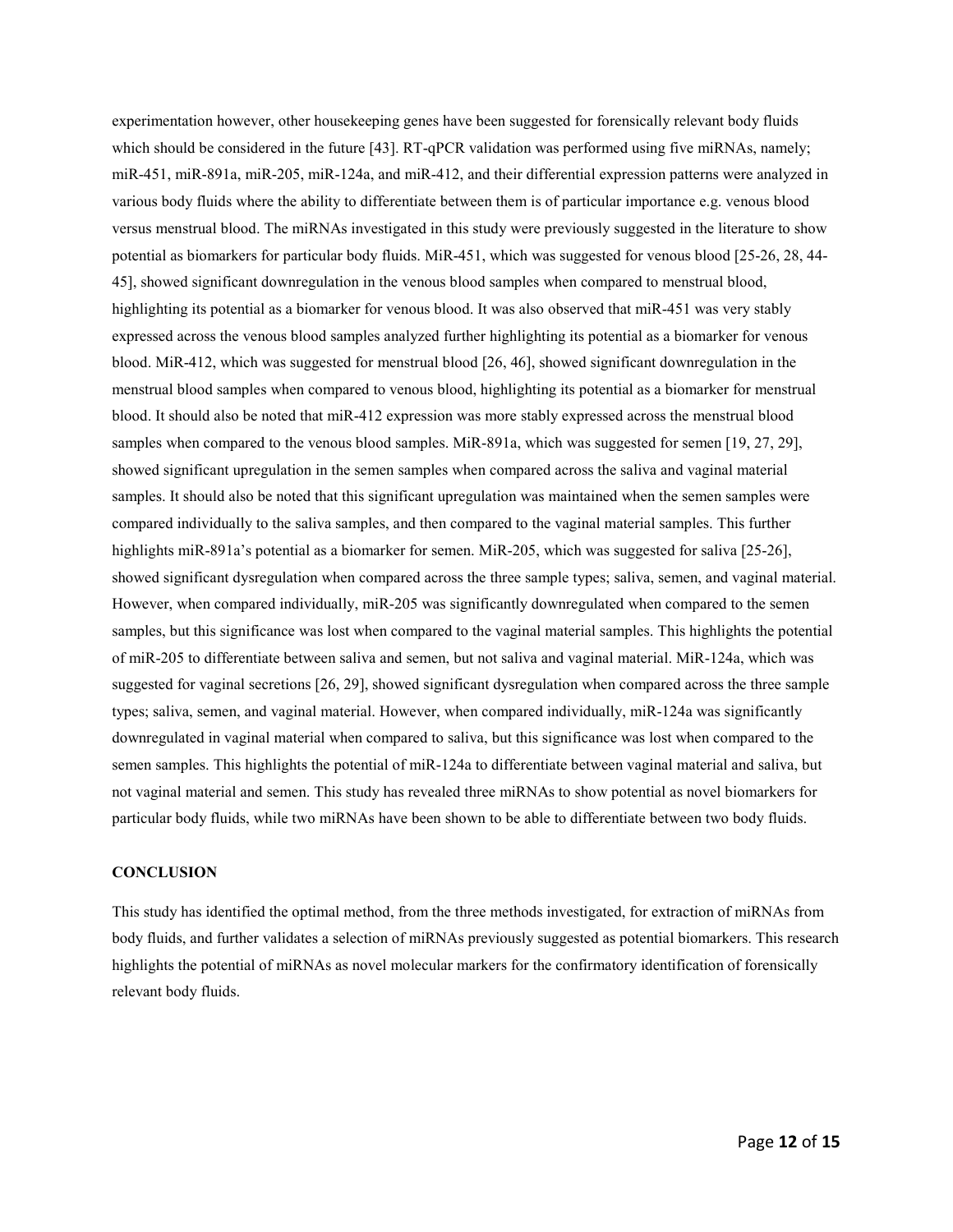#### **CONFLICT OF INTEREST**

The authors have no conflicts of interest.

#### **REFERENCES**

1. Gill P, Jeffreys AJ, Werrett DJ. Forensic application of DNA 'fingerprints'. Nature. 1985;318(6046):577-9.

2. Virkler K, Lednev IK. Analysis of body fluids for forensic purposes: from laboratory testing to nondestructive rapid confirmatory identification at a crime scene. Forensic Sci Int. 2009;188(1-3):1-17.

3. Bauer M, Patzelt D. Evaluation of mRNA markers for the identification of menstrual blood. J Forensic Sci. 2002;47(6):1278-82.

4. Bauer M, Patzelt D. Identification of menstrual blood by real time RT-PCR: technical improvements and the practical value of negative test results. Forensic Sci Int. 2008;174(1):55-9.

5. Juusola J, Ballantyne J. Messenger RNA profiling: a prototype method to supplant conventional methods for body fluid identification. Forensic Sci Int. 2003;135(2):85-96.

6. Juusola J, Ballantyne J. Multiplex mRNA profiling for the identification of body fluids. Forensic Sci Int. 2005;152(1):1-12.

7. Juusola J, Ballantyne J. mRNA profiling for body fluid identification by multiplex quantitative RT-PCR. J Forensic Sci. 2007;52(6):1252-62.

8. van den Berge M, Carracedo A, Gomes I, Graham EA, Haas C, Hjort B, et al. A collaborative European exercise on mRNA-based body fluid/skin typing and interpretation of DNA and RNA results. Forensic Sci Int Genet. 2014;10:40-8.

9. Sijen T. Molecular approaches for forensic cell type identification: On mRNA, miRNA, DNA methylation and microbial markers. Forensic Sci Int Genet. 2015;18:21-32.

10. Vennemann M, Koppelkamm A. mRNA profiling in forensic genetics I: Possibilities and limitations. Forensic Sci Int. 2010;203(1-3):71-5.

11. Setzer M, Juusola J, Ballantyne J. Recovery and stability of RNA in vaginal swabs and blood, semen, and saliva stains. J Forensic Sci. 2008;53(2):296-305.

12. Lee J, Hever A, Willhite D, Zlotnik A, Hevezi P. Effects of RNA degradation on gene expression analysis of human postmortem tissues. FASEB J. 2005;19(10):1356-8.

13. Bauer M, Polzin S, Patzelt D. Quantification of RNA degradation by semi-quantitative duplex and competitive RT-PCR: a possible indicator of the age of bloodstains? Forensic Sci Int. 2003;138(1-3):94-103.

14. Jung M, Schaefer A, Steiner I, Kempkensteffen C, Stephan C, Erbersdobler A, et al. Robust microRNA stability in degraded RNA preparations from human tissue and cell samples. Clin Chem. 2010;56(6):998-1006.

15. Lee RC, Feinbaum RL, Ambros V. The C. elegans heterochronic gene lin-4 encodes small RNAs with antisense complementarity to lin-14. Cell. 1993;75(5):843-54.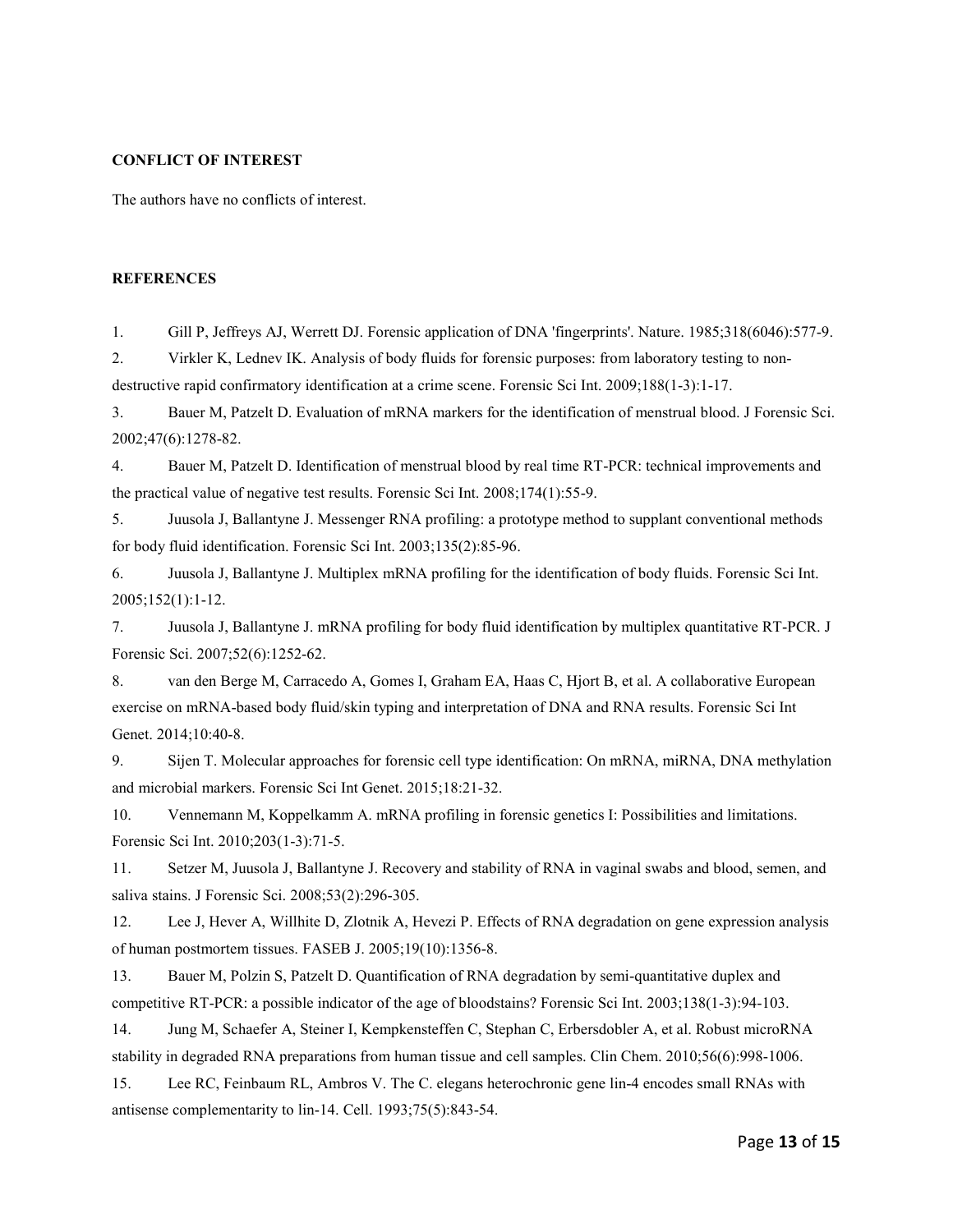16. Lee RC, Ambros V. An extensive class of small RNAs in Caenorhabditis elegans. Science. 2001;294(5543):862-4.

17. Lau NC, Lim LP, Weinstein EG, Bartel DP. An abundant class of tiny RNAs with probable regulatory roles in Caenorhabditis elegans. Science. 2001;294(5543):858-62.

18. Lagos-Quintana M, Rauhut R, Meyer J, Borkhardt A, Tuschl T. New microRNAs from mouse and human. RNA. 2003;9(2):175-9.

19. Landgraf P, Rusu M, Sheridan R, Sewer A, Iovino N, Aravin A, et al. A mammalian microRNA expression atlas based on small RNA library sequencing. Cell. 2007;129(7):1401-14.

20. Sood P, Krek A, Zavolan M, Macino G, Rajewsky N. Cell-type-specific signatures of microRNAs on target mRNA expression. Proc Natl Acad Sci U S A. 2006;103(8):2746-51.

21. Liang Y, Ridzon D, Wong L, Chen C. Characterization of microRNA expression profiles in normal human tissues. BMC Genomics. 2007;8:166.

22. Kulstein G, Marienfeld R, Miltner E, Wiegand P. Automation of DNA and miRNA co-extraction for miRNA-based identification of human body fluids and tissues. Electrophoresis. 2016;37(21):2742-50.

23. van der Meer D, Uchimoto ML, Williams G. Simultaneous analysis of micro-RNA and DNA for determining the body fluid origin of DNA profiles. J Forensic Sci. 2013;58(4):967-71.

24. Li Y, Zhang J, Wei W, Wang Z, Prinz M, Hou Y. A strategy for co-analysis of microRNAs and DNA. Forensic Sci Int Genet. 2014;12:24-9.

25. Omelia EJ, Uchimoto ML, Williams G. Quantitative PCR analysis of blood- and saliva-specific microRNA markers following solid-phase DNA extraction. Anal Biochem. 2013;435(2):120-2.

26. Hanson EK, Lubenow H, Ballantyne J. Identification of forensically relevant body fluids using a panel of differentially expressed microRNAs. Anal Biochem. 2009;387(2):303-14.

27. Zubakov D, Boersma AW, Choi Y, van Kuijk PF, Wiemer EA, Kayser M. MicroRNA markers for forensic body fluid identification obtained from microarray screening and quantitative RT-PCR confirmation. Int J Legal Med. 2010;124(3):217-26.

28. Courts C, Madea B. Specific micro-RNA signatures for the detection of saliva and blood in forensic bodyfluid identification. J Forensic Sci. 2011;56(6):1464-70.

29. Wang Z, Zhang J, Luo H, Ye Y, Yan J, Hou Y. Screening and confirmation of microRNA markers for forensic body fluid identification. Forensic Sci Int Genet. 2013;7(1):116-23.

30. Hanson EK, Mirza M, Rekab K, Ballantyne J. The identification of menstrual blood in forensic samples by logistic regression modeling of miRNA expression. Electrophoresis. 2014;35(21-22):3087-95.

31. Park JL, Park SM, Kwon OH, Lee HC, Kim JY, Seok HH, et al. Microarray screening and qRT-PCR evaluation of microRNA markers for forensic body fluid identification. Electrophoresis. 2014;35(21-22):3062-8.

32. Sauer E, Reinke AK, Courts C. Differentiation of five body fluids from forensic samples by expression analysis of four microRNAs using quantitative PCR. Forensic Sci Int Genet. 2016;22:89-99.

33. Hanson EK, Ballantyne J. Circulating microRNA for the identification of forensically relevant body fluids. Methods Mol Biol. 2013;1024:221-34.